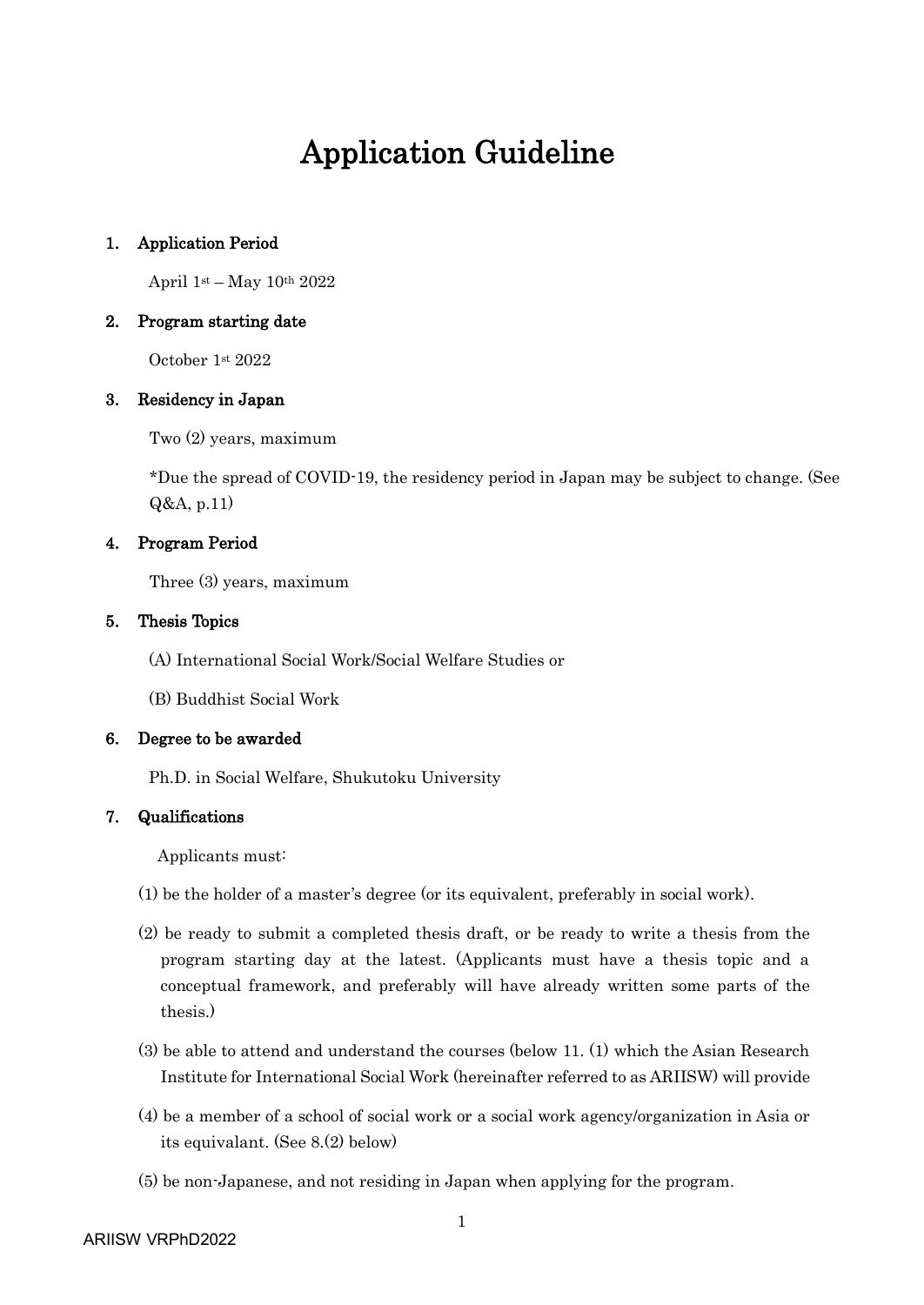(6) be ready to submit the following three letters of recommendation/reference:

a. One by the applicant's school/university or agency which includes following "guarantees":

(i) permission to be off campus, (ii) having no school/university or agency assignments, and (iii) the guarantee of good conduct, for the two years' residence in Japan as a Visiting Researcher; and (iv) the guarantee of a position upon return after the two years expire.

[A substitute letter in case of an independent researcher without affiliation would be discussed with the ARIISW.]

b. One referring to the applicant's research capabilities.

c. One character referrence.

[One of the three letters should refer to the applicant's English and/or Japanese proficiency.]

(7) have the following experience as a researcher after graduating from school:

a. at least three years' research experience since the completion of a master's course, or

b. at least five years of research experience since the completion of an undergraduate course, or

c. be recognized by the Shukutoku University graduate school as having research experience equivalent to the above.

## See the attached "[Appendix Q & A](#page-6-0)", or contact us for more information about the Qualifications.

#### <span id="page-1-0"></span>8. Selection

- (1) The core criterion for selection is our confidence in the applicant's ability to complete the dissertation within two years, as well as the quality of the proposed thesis.
- <span id="page-1-1"></span>(2) The priority for selection is given in the following order in the event that the levels of above (1) are similar: Applicants who are affilitated with 1) APASWE (Asian and Pacific Association for Social Work Education) member schools, 2) non-APASWE member schools in Asia, 3) social work agencies/organizations, and 4) no institutions.
- (3) Higher priority is assigned to applicants who have started their research. We will consider your readiness level for writing the thesis.
- (4) Applicants will be selected by a fair and independent committee. No details concerning the process of the selection will be provided. The Selection Committee will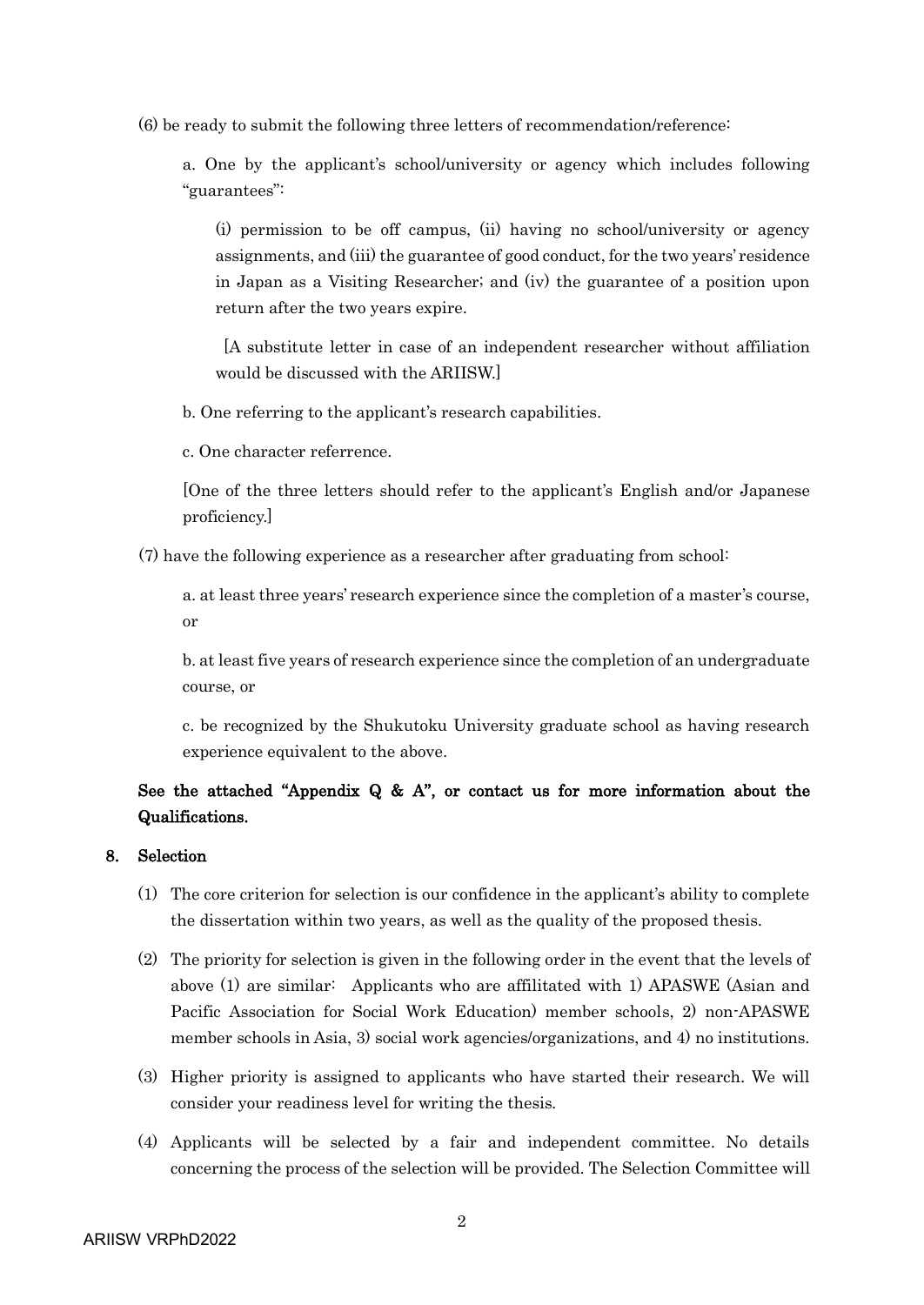consider that the applicant's eligibility may be subject to certain conditions which may affect the acceptance or the rejection.

- (5) Please note that the Selection Committee may determine the acceptance under certain conditions, (See Q&A "[Selection](#page-8-0) Process and Methods"p[.9\)](#page-8-0)
- (6) Conditional Acceptance

For the applicant who would be selected on his/her valuable topic and conceptual framework. ARIISW will support and advices to submit the draft within one year after the selection.(See Q&A regarding the "[conditional acceptance](#page-9-0)" in p[.10,](#page-9-0) )

#### <span id="page-2-0"></span>9. Process and schedule (Participants should consult with ARIISW to determine their schedule.)

- ① Application Period (April 1st May 10th 2022)
- ② Online Interview with the Board of Examiners
- ③ Acceptance notification (June, 2022)
- ④ Visa Application (ARIISW will submit your Certificate of Eligibility to the Immigration Bureau.)
- ⑤ Arrival at ARIISW (October 2022)
- ⑥ The writing of the thesis while receiving ARIISW's support and services including several courses (from October 2022 to June 2024; the applicant may complete the writing of the thesis at anytime up to this date. The Graduate School accepts applications twice (June/December) in a Fiscal Year).
- ⑦ Submission of your thesis to ARIISW. (June 1st , 2024)
- $\circledR$  Final submission of your thesis to the Graduate School by June 30<sup>th</sup>,2024.
- ⑨ The Review and judgment by the Preliminary Examination Committee in the Graduate School (July – September 2024).
- ⑩ Return home (September 2024).
- ⑪ Examination by the Dissertation Committee (September 2024).
- ⑫ The Review, oral examination, and judgment by the school's dissertation committee and the faculty meeting. Applicants attend the oral examination to defend the dissertation thesis (October 2024 – March 2025).
- ⑬ The award of Ph.D. (March 2025)

#### 10. Thesis writing

(1) Applicants should write their theses completely independently. No supervisor will be assigned by ARIISW although assistance and advice are provided as a resource. If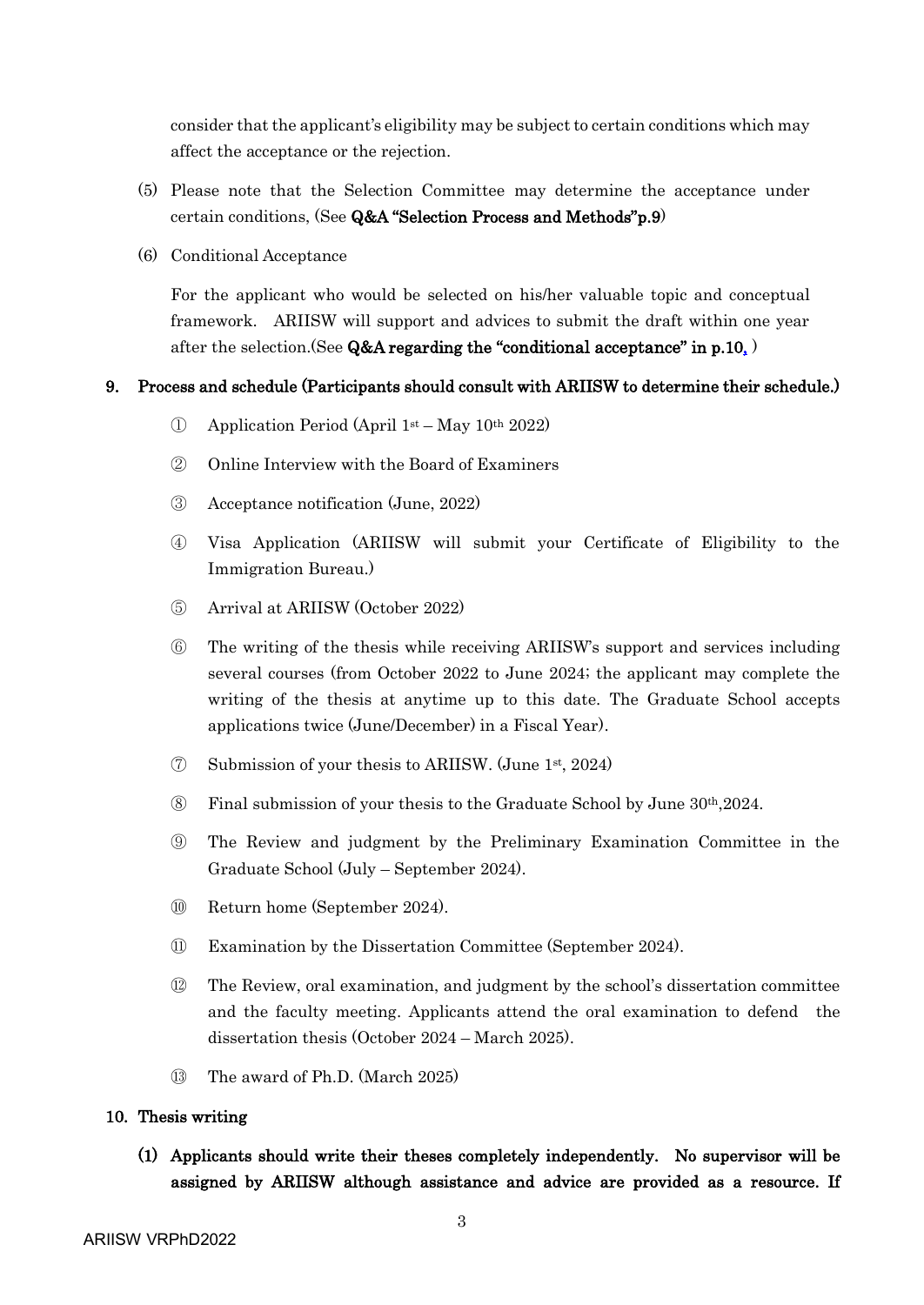#### necessary, applicants should find their own supervisors for assistance.

- (2) Applicants may submit their theses to Shukutoku University via ARIISW anytime once they are completed, but this must be done within the program's time framework.
- (3) Language: English or Japanese. In the case of English submissions, an additional summary in Japanese must be attached. The translation of this summary should be arranged by the applicant.
- (4) The dissertation committee is usually composed of three Shukutoku University Graduate School professors and one or two professors from other universities in or outside Japan.

#### <span id="page-3-0"></span>11. Courses to be offered

## Several courses are provided by ARIISW as a service to master future skills. See more details in the Q&A, p[.13.](#page-12-0)

- <span id="page-3-1"></span>(1) Subjects
	- ① Research Methods and Research Design I: Quantitative Research
	- ② Research Methods and Research Design II: Qualitative Research
	- ③ Program designing-monitoring-evaluation (currently closed)
	- ④ Thesis writing skills
	- ⑤ International Social Work
	- ⑥ The Essence of Social Work (for non-MSW holders)
	- ⑦ Japanese Language and Culture (currently closed)
	- ⑧ Special lecture/seminar (depending on the interest of participants)

[No courses on subjects such as poverty, the elderly, children, disabilities, disasters and HIV/AIDS are offered.]

(2) Method

Courses are tutorials. The sessions are given face to face in a classroom, online, or combination of both. The language is in English.

(3) Certificate

Certificates are issued in the ARIISW director's name after the satisfactory completion of each course.

(4) Lecturers

A Lecturers' Panel is composed of leading professors from various universities both inside and outside of Japan.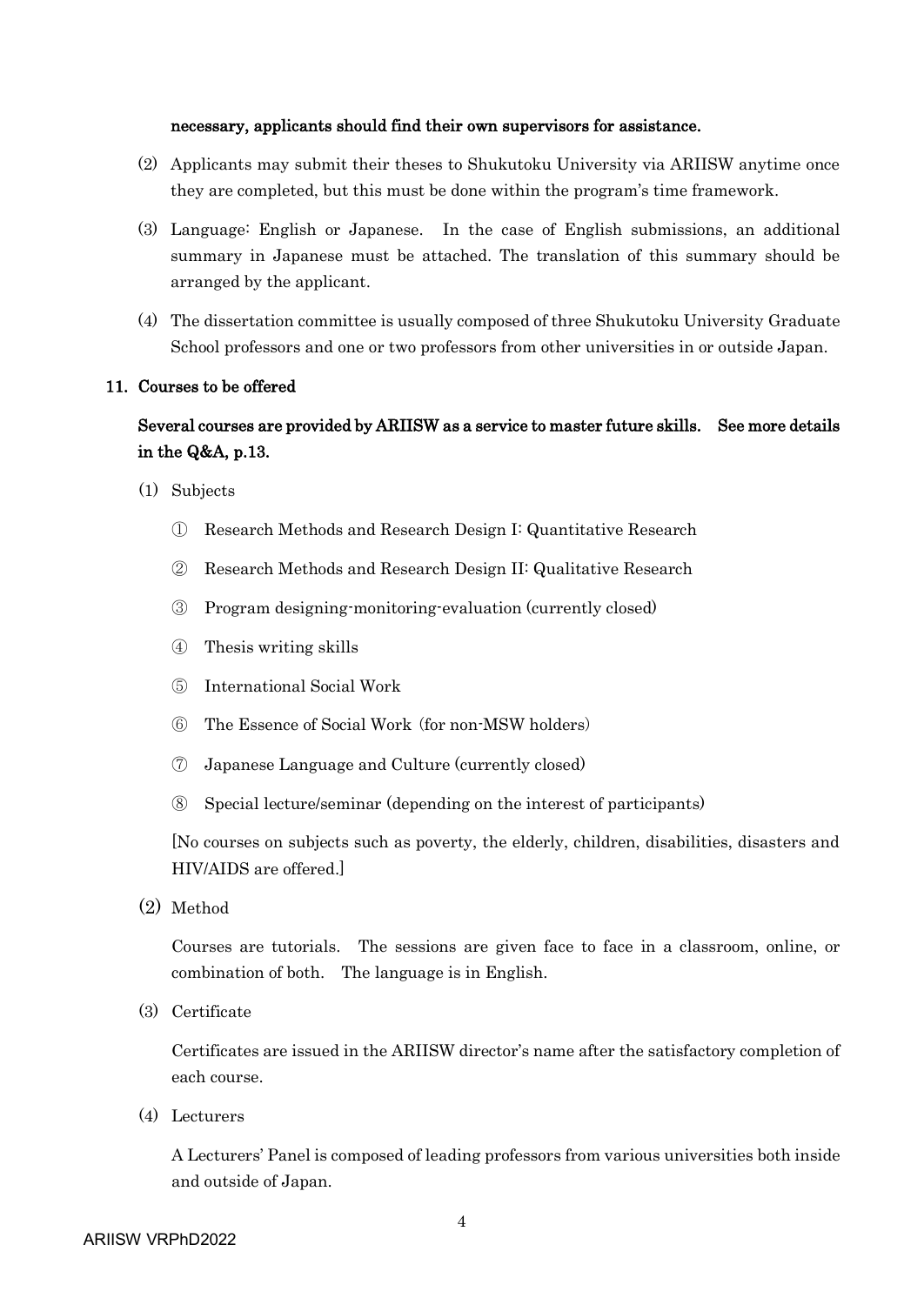#### 12. ARIISW's Recommendation to the Graduate School

The following three items must be submitted to ARIISW to obtain the recommendation:

- (1) The completed dissertation manuscript, which after review by ARIISW judges has been deemed to meet the standards of the Graduate School.
- (2) The certificates of all courses (See [11.](#page-3-0) above) which ARIISW provided for the Visiting Researcher.
- (3) The applicant's books and refereed and non-refereed articles, which satisfy the Graduate School's requirement for all Ph.D. candidates. The Graduate School usually requires a few refereed articles in addition to the Ph.D. thesis.

The Graduate School of Shukutoku University requires a) more than one book relating to your Ph.D. thesis, b) more than three peer-reviewed articles relating to your Ph.D. thesis published in academic journals, c) more than two peer-reviewed articles published in academic journals or more than five articles approved by the Graduate School as academic papers, or d) the recognition by the Graduate School that the Ph.D. candidate has reached the equivalent academic level. The applicant may be able to write one or two articles with or without peer-review during his/her stay with the program, if making effort.

(Shukutoku University Graduate School of Integrated Human and Social Welfare Studies Degree Thesis Evaluation Criteria)

#### 13. Fellowship (financial support)

All payments will be made in Japanese yen.

- ① A roundtrip international economy class air ticket between the home country and Tokyo
- ② An allowance for initial expenses (JPY50,000)
- ③ A stipend during your residency up to for two years (JPY200,000 per month) (The stipend will be provided from the arrival in Japan to the submission of the thesis upon the departure from Japan for the home country. (See [9.](#page-2-0) above)
- ④ Accommodation (an apartment room for a single. The utility costs (gas, water and electricity) are to be paid by the resident.)
- ⑤ Course fees and thesis review and examination fees (exempted)
- ⑥ The English-Japanese translation fee for the summary of the final thesis, if necessary.
- ⑦ A roundtrip international air ticket between the home country and Tokyo and the accommodation fee for the oral examination.

#### 14. Number of fellowships to be awarded

One (1) per year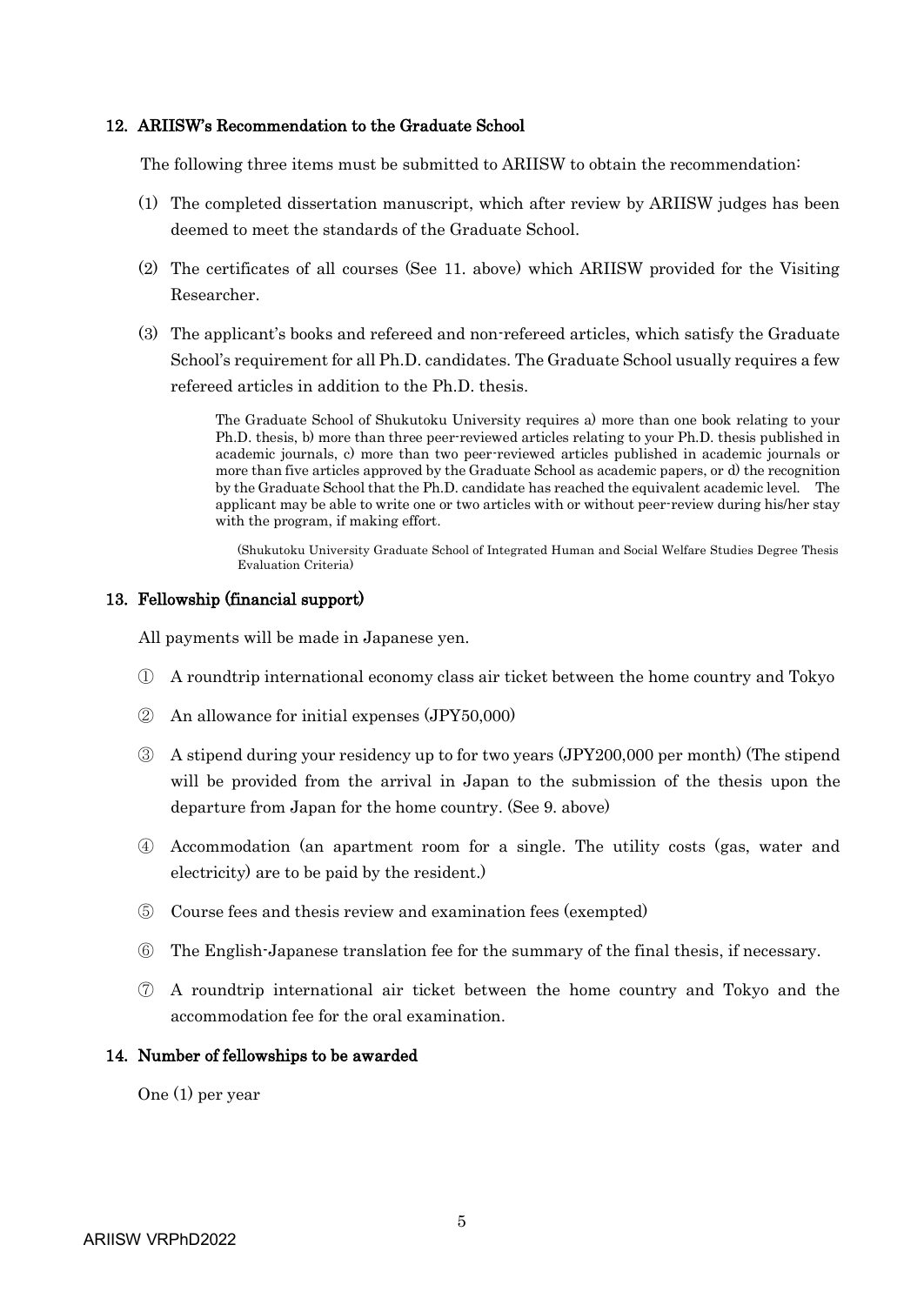#### <span id="page-5-1"></span><span id="page-5-0"></span>15. Documents to be submitted

- ① Application form
- ② Draft of the Ph.D. thesis (if available)
- <span id="page-5-2"></span>③ Three (3) recommendation letters (See [7](#page-0-0) (6) above)
- ④ Certificates of degrees (in English)
- ⑤ Health form (Only for those accepted as the Visiting Researcher.) The Visiting Researcher will be required to send the form to ARIISW after the acceptance notification.

All these application documents  $(0, 2, \&$  3 above) may be sent in PDF form by email or in hardcopy form by postal mail by the application deadline. In the case of postal mail, registered mail is preferable considering the postal conditions in some countries. If the documents are sent by postal mail, please inform us by email of their submission. All application documents must arrive at ARIISW by the deadline.

#### 16. More information

See the attached "[Appendix](#page-6-0)  $Q \& A$ ", which is regarded as part of this guideline.

#### 17. Submit your application to:

Asian Research Institute for International Social Work Shukutoku University 200 Daiganji-cho, Chuo-ku, Chiba-City, Chiba 260-8701 Japan Tel +81(43)265-9879 Fax +81(43)265-7339 Email [asiainst@soc.shukutoku.ac.jp](mailto:asiainst@soc.shukutoku.ac.jp)

### Feel free to contact us for more information.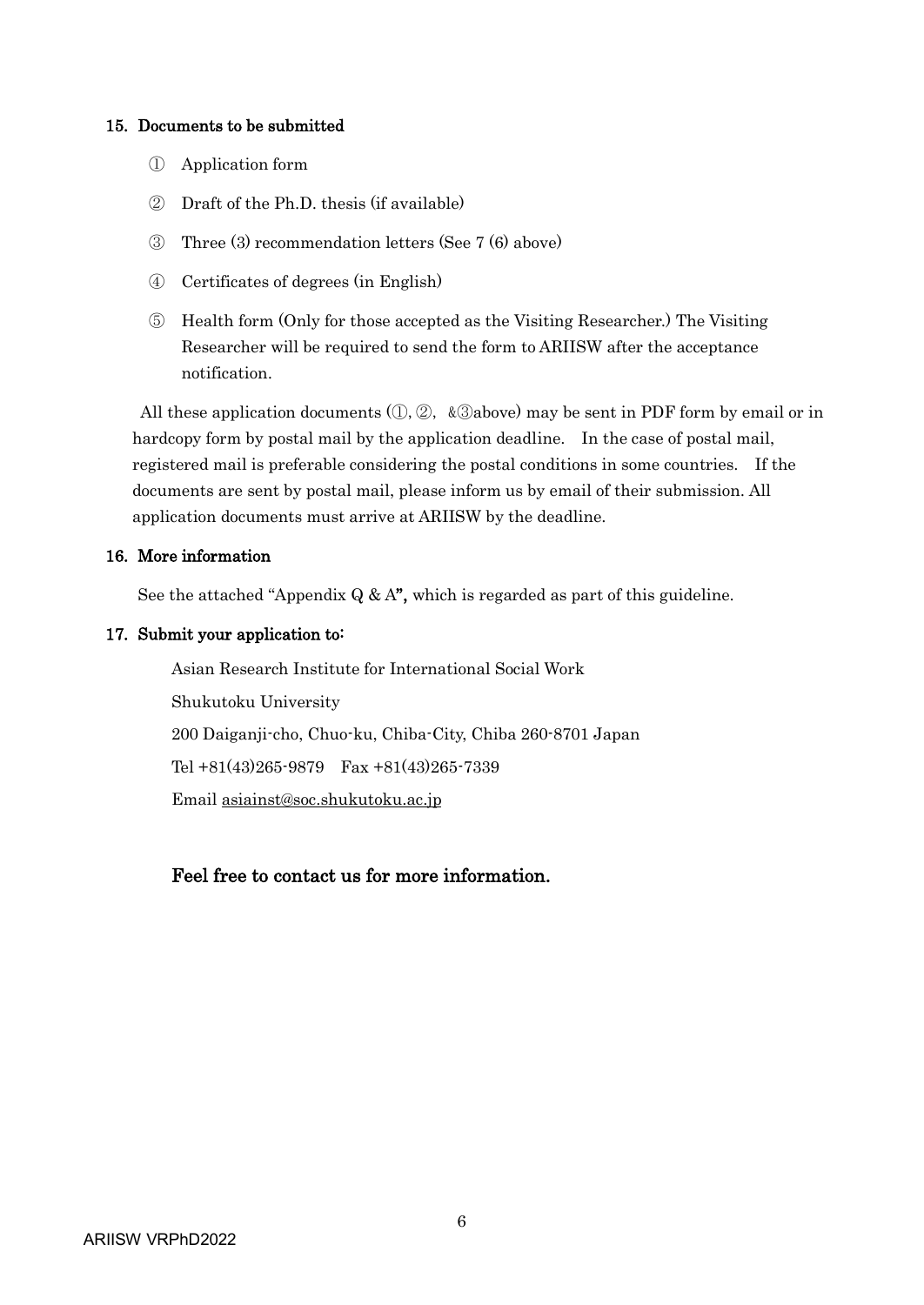# Appendix Q & A

<span id="page-6-0"></span>

|           | Q                                 | A                                                                                               |
|-----------|-----------------------------------|-------------------------------------------------------------------------------------------------|
| "Rompaku" | What is the "Rompaku" program?    | "Rompaku" is a dissertation-only doctoral program. There is no supervisor and no                |
|           |                                   | course work required at the Graduate School. In Japan, there are two ways to receive            |
|           |                                   | a Ph.D. One is similar to the Western (American) process, i.e. through course work and          |
|           |                                   | thesis; the other one is the traditional Japanese way, i.e. through thesis only. While the      |
|           |                                   | former degree, which is usually obtained in one's late 20s or early 30s as a sort of "entrance" |
|           |                                   | ticket" to the university/academic community, the latter degree has been considered more        |
|           |                                   | prestigious, as sort of an "award" for academic achievement. Ph.D. applicants submit a          |
|           |                                   | quasi-lifework thesis usually in their 50s or 60s. Until approximately 20 years ago, Japan      |
|           |                                   | only had the latter program. Basically, our program belongs in the latter category, but some    |
|           |                                   | original conditions such as age have been eased and some courses at ARIISW have been            |
|           |                                   | added to improve your teaching skills not as a Ph.D. candidate but as a future member of        |
|           |                                   | faculty staff.                                                                                  |
|           |                                   | Please note that Rompaku is not a discounted Ph.D. program, and may, in a sense,                |
|           |                                   | be more difficult to complete than the more internationally common western-style                |
|           |                                   | program.                                                                                        |
|           | What is the difference between a  | There is a significant difference between the western-style Ph.D. program and the               |
|           | "Rompaku" program and Ph.D.       | "Rompaku" program. The western-style Ph.D. course provides the doctorate through                |
|           | course program?                   | advanced courses at the Graduate School. In the "Rompaku" program, candidates have              |
|           |                                   | to finalize their thesis by themselves, and ARIISW does not provide supervision.                |
|           |                                   | Candidates must be experienced and/or promising scholars ready to write their                   |
|           |                                   | thesis. However, ARIISW will give the normal "between colleagues" support.                      |
|           | It seems to be a shortcut program | Two years are designed for writing and finalizing your thesis, not for attending advanced       |
|           | to get a Ph.D. in only two (2)    | courses of the Graduate School. Please note that the coursework at ARIISW is designed           |
|           | years.                            | to provide candidates with an opportunity to increase their skills as future educators.         |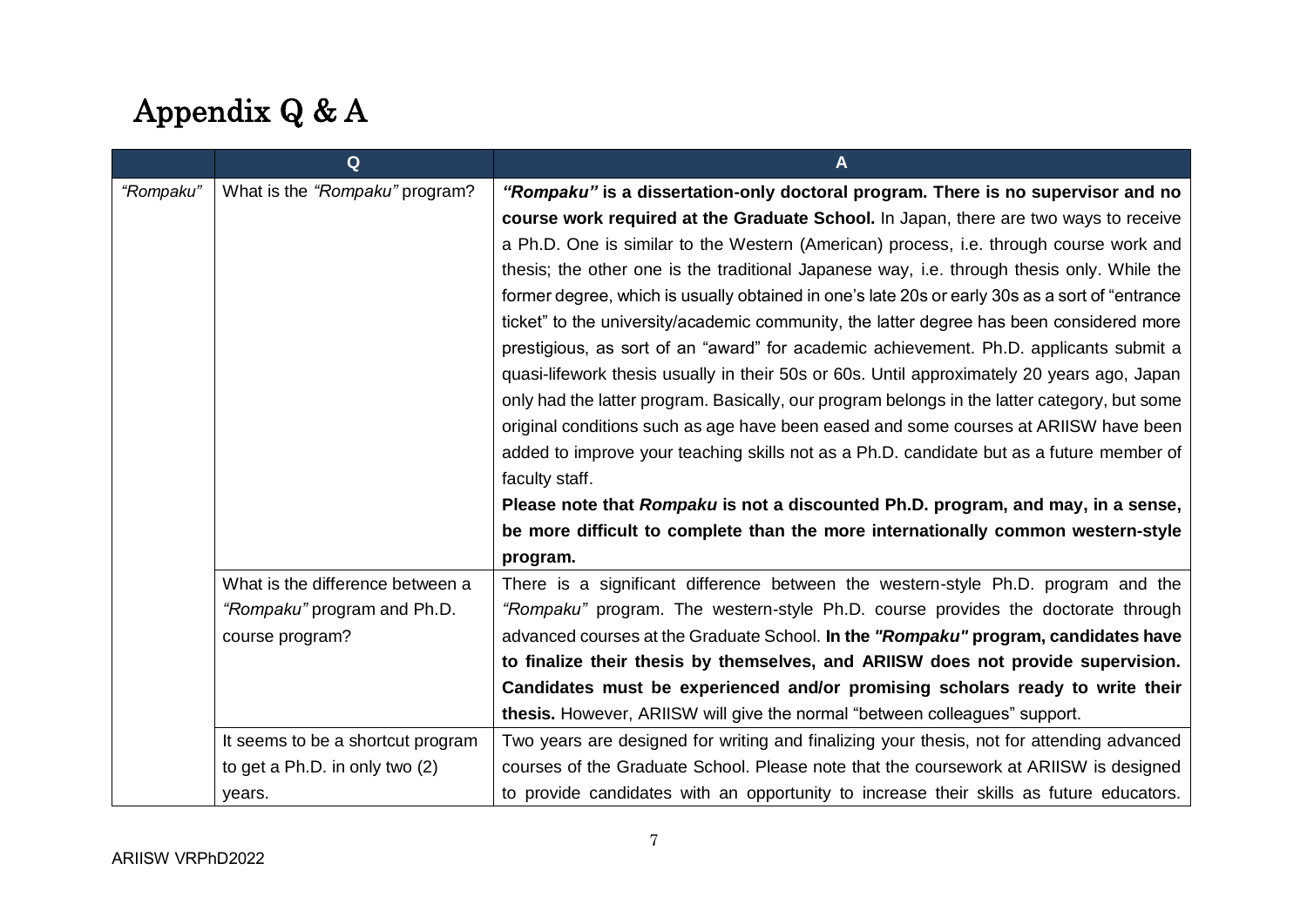|             | Q                                     | A                                                                                             |
|-------------|---------------------------------------|-----------------------------------------------------------------------------------------------|
|             |                                       | Applicants are expected to have completed at least some data collection, analysis,            |
|             |                                       | and necessary supervision prior to application. Applicants are also expected to have          |
|             |                                       | sufficient academic achievements or experience.                                               |
|             | Who would be my supervisor?           | The program does not provide a supervisor, but, ARIISW provides faculty support for           |
|             |                                       | the visiting researcher as colleagues. This is a program for mature researchers. You may      |
|             |                                       | of course find and assign your own supervisor.                                                |
| Eligibility | What is the definition/range of       | There is leeway regarding both definitions. It is possible to justify either definition       |
|             | "international social work" and       | convincingly depending on your own situation.                                                 |
|             | "Buddhist social work"?               |                                                                                               |
|             | To what extent do you require us      | The applicant is required to finish his/her thesis within the 2-year-stay (within the 3-year- |
|             | to have started writing the thesis    | program in some cases). Higher priority will be given to projects already in the writing      |
|             | theme and framework?                  | process or with well-developed content.                                                       |
|             | Am I ineligible if I could not obtain | The applicant is strongly requested to provide a letter of recommendation, and will be        |
|             | a recommendation letter from my       | required to explain the reason why it was not possible to obtain one from the                 |
|             | university?                           | university/faculty. Please note that priority will be given to those who were able to provide |
|             |                                       | a letter of recommendation.                                                                   |
|             | I don't live in the Asian region.     | This fellowship is primarily for the members of universities, agencies and organizations of   |
|             | May I apply to this fellowship?       | social work in Asia. Please judge for yourself what comprises the area of the Asian region.   |
|             | What is the scope of "Asia"?          |                                                                                               |
|             | Is it possible to participate in the  | Yes, you may join the program at your own cost. Facility usage and course fees will be        |
|             | program even if I could not get the   | waived for the non-fellowship researcher. However, the program does not cover travel,         |
|             | fellowship?                           | accommodation, living and research expenses of non-fellowship participants. The Asian         |
|             |                                       | Research Institute for International Social Work (ARIISW) will always open its door to all    |
|             |                                       | people who wish to use it as a "research base." We welcome you as a general visiting          |
|             |                                       | researcher/research fellow. It is also possible to come as non-participant of the program.    |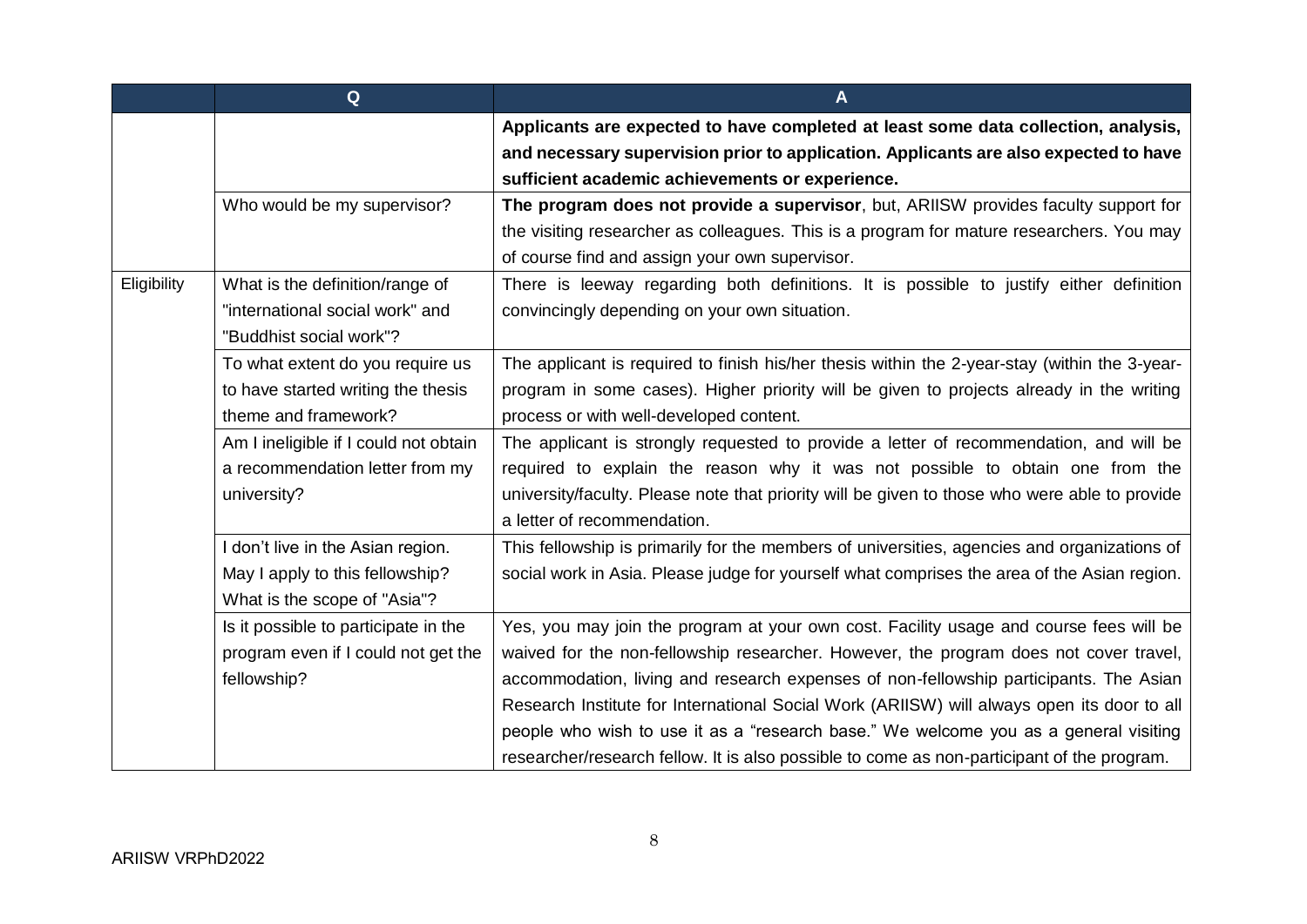<span id="page-8-0"></span>

|            | Q                                    | $\overline{A}$                                                                                 |
|------------|--------------------------------------|------------------------------------------------------------------------------------------------|
| Content of | Do you have medical insurance        | All people registered as residents in Japan are required to take part in the National Health   |
| the        | for us? What is covered under the    | Insurance (NHI) system operated by the Japanese Government. It will cover most of the          |
| fellowship | medical insurance plan?              | medical treatment for injuries and diseases (including dental treatment). Thirty-percent       |
| (financial |                                      | (30%) of medical expenses will be charged to you directly when you receive treatment.          |
| support)   |                                      | Participants in this program are required to join the NHI system. Registration procedures      |
|            |                                      | will take at least one (1) week after entry in Japan, so please cover this initial period with |
|            |                                      | general travel insurance.                                                                      |
|            | Are travel expenses for              | No. This program provides no provision for accompanying persons. There is no financial         |
|            | accompanying family covered by       | support for the family.                                                                        |
|            | the fellowship?                      |                                                                                                |
|            | When the family accompanies the      | A small American style apartment/flat will be prepared. If you are accompanied by your         |
|            | participant, is there any            | family, you will be responsible for finding housing at your own expense. ARIISW will support   |
|            | reasonable space for them to live    | you in finding housing and schooling for your children as long as possible.                    |
|            | in the apartment? How should the     |                                                                                                |
|            | participant arrange for schooling    |                                                                                                |
|            | of their children?                   |                                                                                                |
|            | Does the fellowship program          | The utility costs (gas, water and electricity) must be paid by the resident. Note that the     |
|            | cover the utility cost in the        | apartment is not equipped with a phone. If you want to use a phone, you must purchase it       |
|            | apartment?                           | yourself. You will be responsible for the monthly telephone charges.                           |
|            | Is a Visiting Researcher allowed to  | Generally not. Please note that the intent of this program is to fully concentrate on the      |
|            | find a part-time job during their    | Ph.D. thesis. Remember that additional permission and procedures will be requested, in         |
|            | stay in Japan?                       | the case that you need to work part-time. Please refer to the Immigration Services Agency      |
|            |                                      | of Japan for details.                                                                          |
| Selection  | Who will select the participants for | Applicants will be selected by a fair and independent committee. No details concerning the     |
| Process    | this fellowship program, and how     | process of the selection will be provided.                                                     |
|            | are they selected?                   |                                                                                                |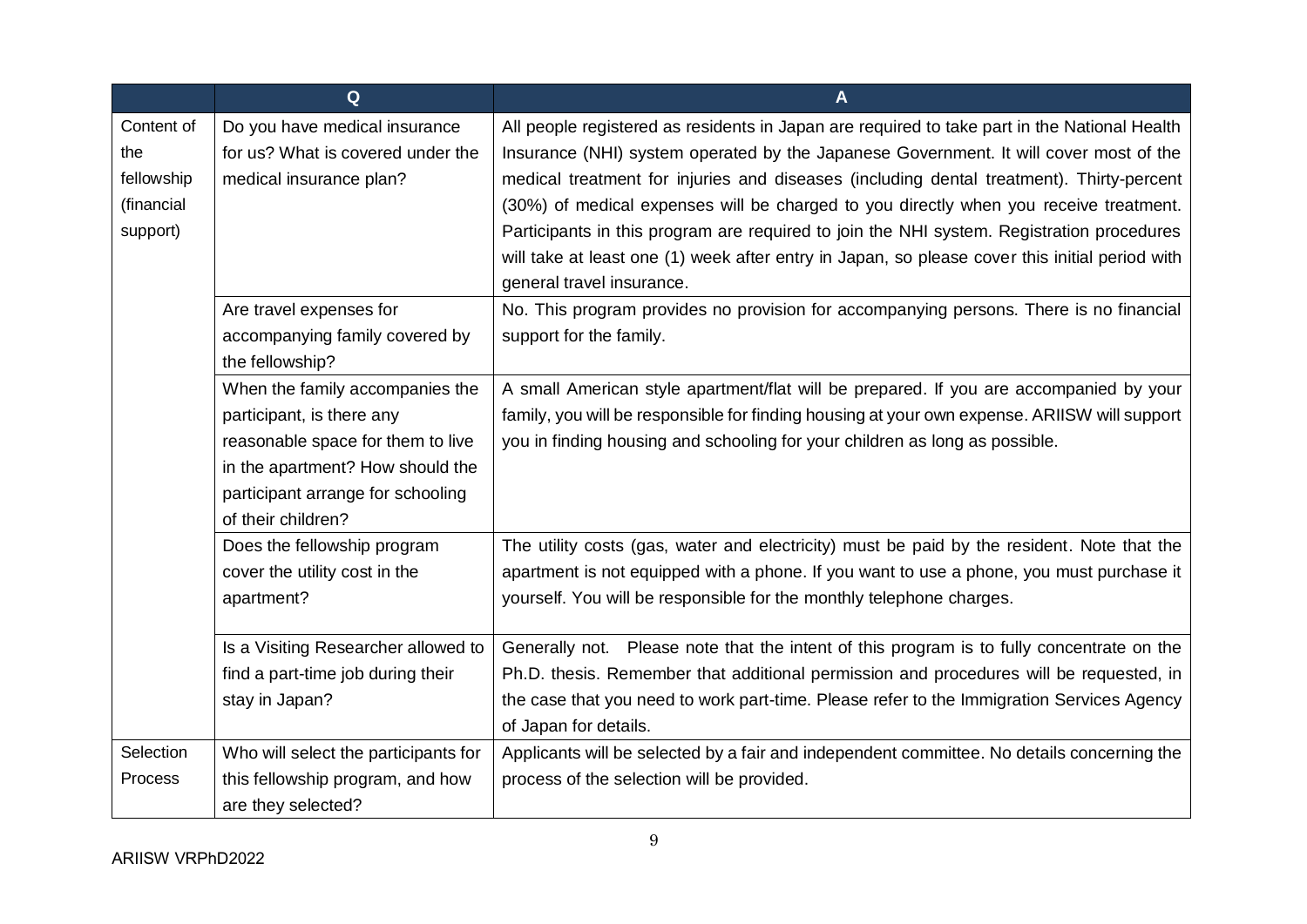<span id="page-9-0"></span>

|             | Q                                   | A                                                                                             |
|-------------|-------------------------------------|-----------------------------------------------------------------------------------------------|
| and         | When and how will the applicants    | ARIISW will send all official documents (including visa application forms) by PDF promptly    |
| Methods     | be notified of the results?         | after the selection date written on the application form and on the guidelines for all        |
|             |                                     | applicants.                                                                                   |
|             | Will I have an interview at the     | It will depend on how far the work on your dissertation has progressed.<br>Yes.               |
|             | Selection?                          |                                                                                               |
|             | Though I have idea for my           | The Selection Committee might advise the applicant to delay his/her arrival in Japan          |
|             | dissertation research, I am not     | because of his/her insufficient readiness. In such cases, the Selection Committee will agree  |
|             | ready to start writing yet.         | to a conditional acceptance and you will be allowed to use the VRPhD status from              |
|             |                                     | ARIISW. A VRPhD may make a short-visit to Japan for the formulation of the writing plan       |
|             |                                     | at ARIISW. In this case, VRPhD is expected to resubmit the draft to ARIISW. The Selection     |
|             |                                     | Committee will reexamine the draft.                                                           |
|             | What does it mean "the              | For the applicant whose readiness for writing is judged as insufficient by the selection      |
|             | conditional acceptance"?            | committee, but the topic and conceptual framework is valuable, may be conditionally           |
|             |                                     | accepted.                                                                                     |
|             |                                     | The VR with the conditional acceptance will complete the thesis draft in a year (He/she can   |
|             |                                     | request some advice to ARIISW), and submit it to the following year's review. If accepted,    |
|             |                                     | the applicant will come to Japan as a VR and start writing in the following October.          |
| Application | May I apply online? How should      | You may send all application documents in PDF form by email or in hardcopy form by postal     |
|             | I send the application to you?      | mail by the application deadline. In case of postal mail, registered mail is preferable       |
|             |                                     | considering the postal conditions in some countries. When sending your application by         |
|             |                                     | postal mail, please inform us of your application submission by email. All application        |
|             |                                     | documents must arrive at ARIISW by the deadline.                                              |
|             |                                     |                                                                                               |
| Preparation | What kind of visa is required? Will | Although your status is Visiting Researcher, "Student visa" is the resident status designated |
| for travel  | you be sending me all the required  | by the Immigration Services Agency of Japan. All necessary documents will be sent to you.     |
|             | documents to apply for the visa?    |                                                                                               |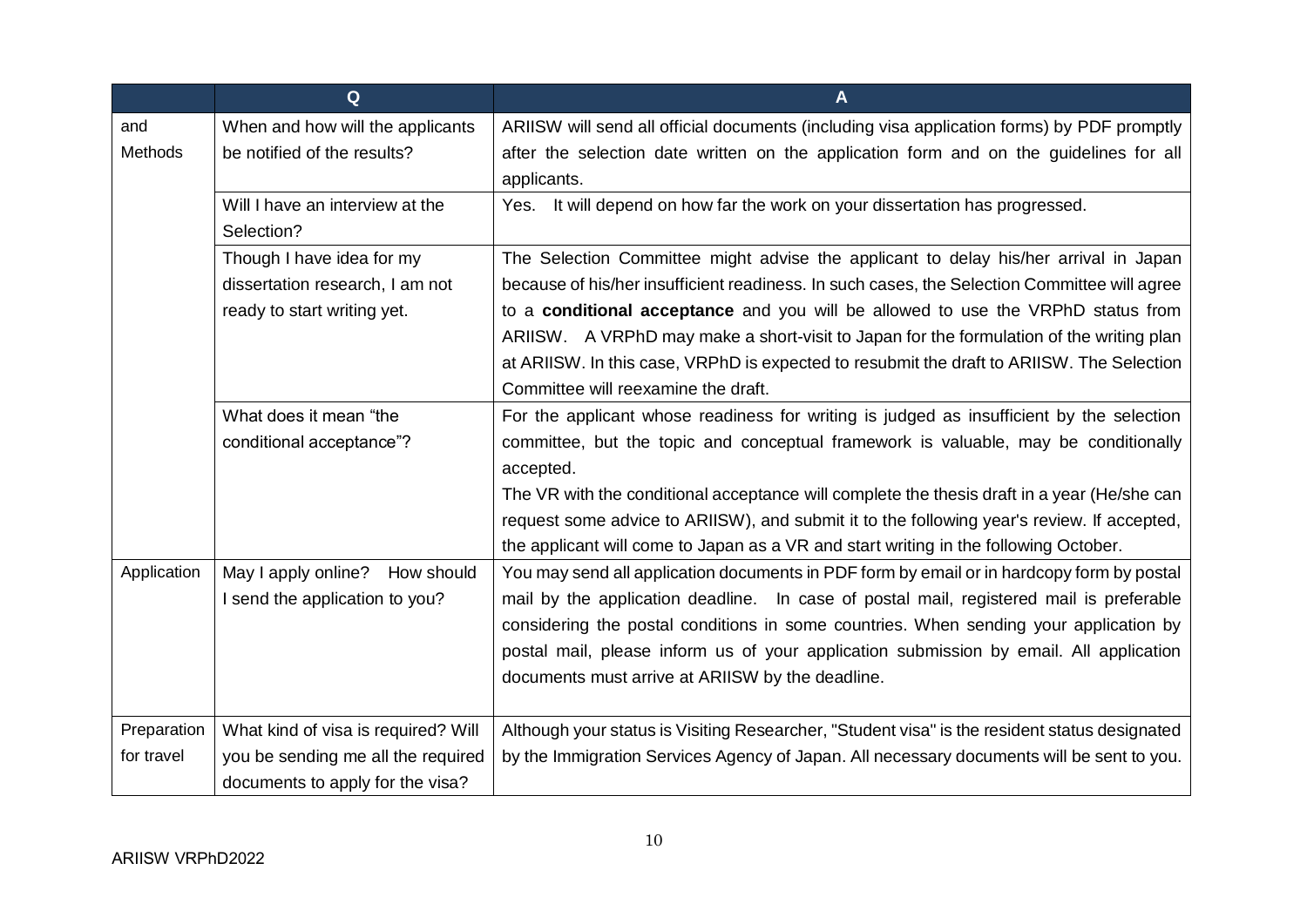<span id="page-10-0"></span>

|               | $\mathbf Q$                          | A                                                                                            |
|---------------|--------------------------------------|----------------------------------------------------------------------------------------------|
|               | How and when will the participant    | It will be paid in Japanese yen at the same time as the October stipend, after arrival in    |
|               | receive travel costs?                | Japan.                                                                                       |
| Arrival at    |                                      |                                                                                              |
| Shukutoku     | What date should the participant     | The participant is expected to arrive in Japan on the program starting date. Due to the      |
|               | arrive in Japan? What should I       | spread of Covid-19 or in case of a disaster, ARIISW may change the starting arrival date of  |
| University    | do if I cannot arrive due to         | the program based on the mutual agreement. If you cannot arrive in Japan until the start     |
|               | <b>COVID-19 pandemic?</b>            | date (October, 2022) due to the Pandemic or disasters, the program may start sessions        |
|               |                                      | online partially. Please contact to ARIISW office for more details.                          |
|               | May participants expect help with    | Yes. ARIISW will dispatch staff to welcome you at the airport. The staff will wait with your |
|               | transfer from the airport to the     | name card at the arrivals lobby after passing through Customs. A member of staff will also   |
|               | hotel/residence?                     | accompany you to your hotel/residence.                                                       |
|               |                                      |                                                                                              |
| Writing       | When should the Ph.D. thesis be      | Submit your Ph.D. thesis as soon as it is completed. The conferment of the Ph.D. degree      |
| Ph.D.         | finished and submitted?              | is scheduled to be 6 months after submitting the thesis. Therefore, participants who want    |
| <b>Thesis</b> |                                      | to get their Ph.D. in 2 years should finish and submit their thesis in one and a half year.  |
|               |                                      | Ph.D. degree candidates who submit their thesis after 2 years, when they leave ARIISW        |
|               |                                      | and Japan, will be conferred 6 months after submittal.                                       |
|               |                                      |                                                                                              |
|               | In the case of a participant leaving | Yes, but ARIISW will provide you necessary travel expenses for the oral examination and      |
|               | Japan after submitting their Ph.D.   | the examination at the public reviewing board (public defense).                              |
|               | thesis, is it necessary to return to |                                                                                              |
|               | Japan for the oral examination       |                                                                                              |
|               | and the examination at the public    |                                                                                              |
|               | reviewing board (public              |                                                                                              |
|               | defense)?                            |                                                                                              |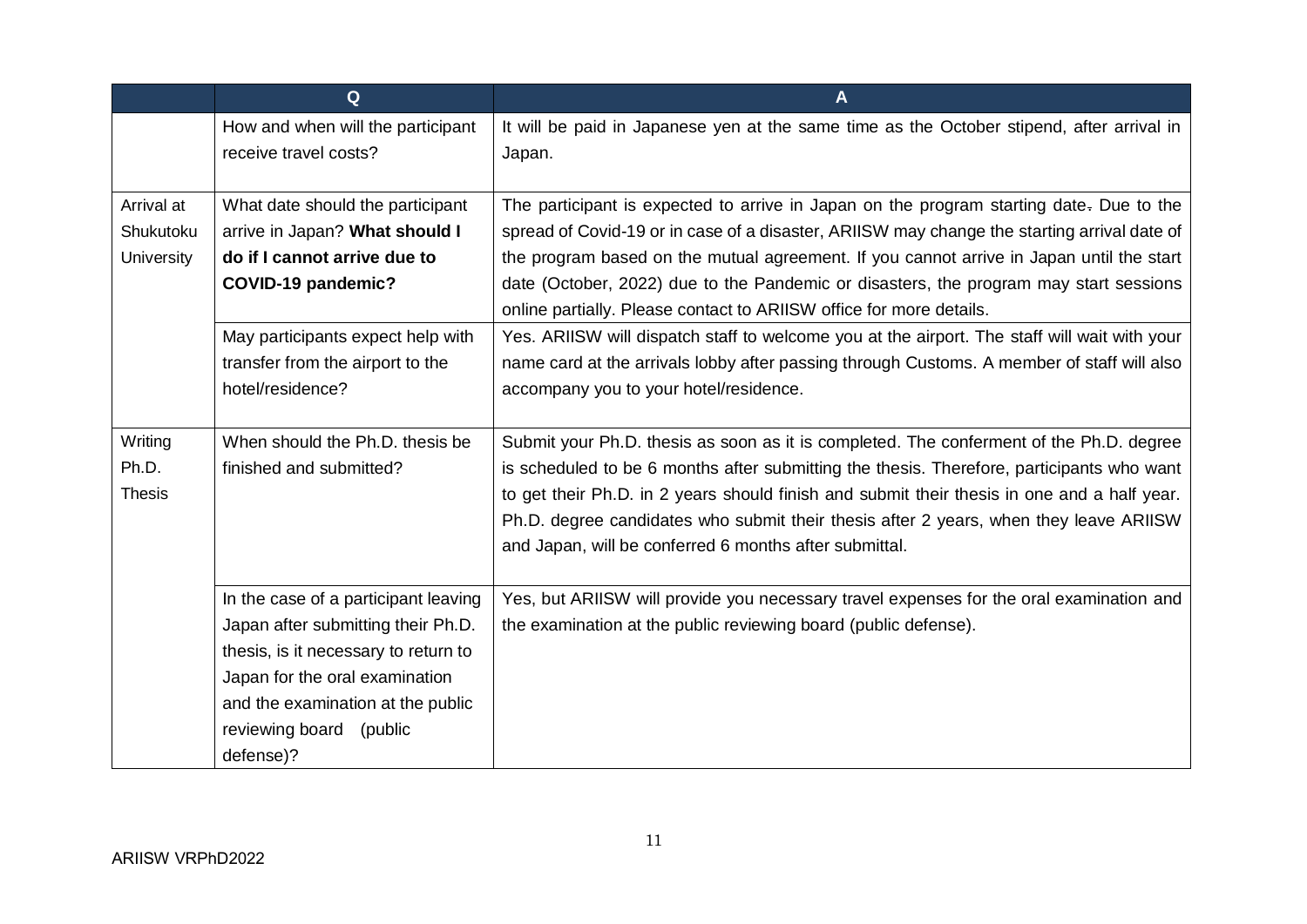|  | Q                                                                                                                                                         | A                                                                                                                                                                                                                                                                                                                                                                                                                                                      |
|--|-----------------------------------------------------------------------------------------------------------------------------------------------------------|--------------------------------------------------------------------------------------------------------------------------------------------------------------------------------------------------------------------------------------------------------------------------------------------------------------------------------------------------------------------------------------------------------------------------------------------------------|
|  | Should the participant prepare a<br>Japanese translation of his/her<br>Ph.D. thesis summary<br>himself/herself?                                           | Yes. Prepare it yourself. It is the author's responsibility to find a translator, if necessary, and<br>submit a quality abstract. ARIISW cannot take responsibility for the quality of translation. If<br>a translation fee is necessary, ARIISW will provide it within reason.                                                                                                                                                                        |
|  | What happens when the<br>participant is not able to finish and<br>submit the Ph.D. thesis within 2-<br>year-stay?                                         | The participant can apply for the Ph.D. degree of Shukutoku University Graduate School<br>as a Visiting Researcher of ARIISW within 3 years from the starting date of this program.<br>However, we recommend you finish and submit the thesis during your 2-year-stay in Japan<br>to avoid the inconvenience of online communication.                                                                                                                  |
|  | What happens if the participant is<br>not able/allowed to stay in Japan,<br>or not able to continue the<br>research and writing of the thesis<br>anymore? | In this case, the fellowship will be terminated. Depending on why the participant was not<br>able to continue/finish the Ph.D. thesis, in some cases the participant may be requested to<br>refund fellowship funds already received.                                                                                                                                                                                                                  |
|  | I have heard that in some cases<br>the fellowship can be terminated.<br>Can you describe such cases?                                                      | Such cases include:<br>If the participant doesn't earnestly continue research and thesis writing activities.<br>If the participant acts in a way that doesn't reflect the values of ARIISW or Shukutoku<br>University.<br>In the case of false statements on the application form.<br>If the participant violates Japanese law or rules.<br>If the type of visa status is changed.<br>If the participant receives any other scholarship or fellowship. |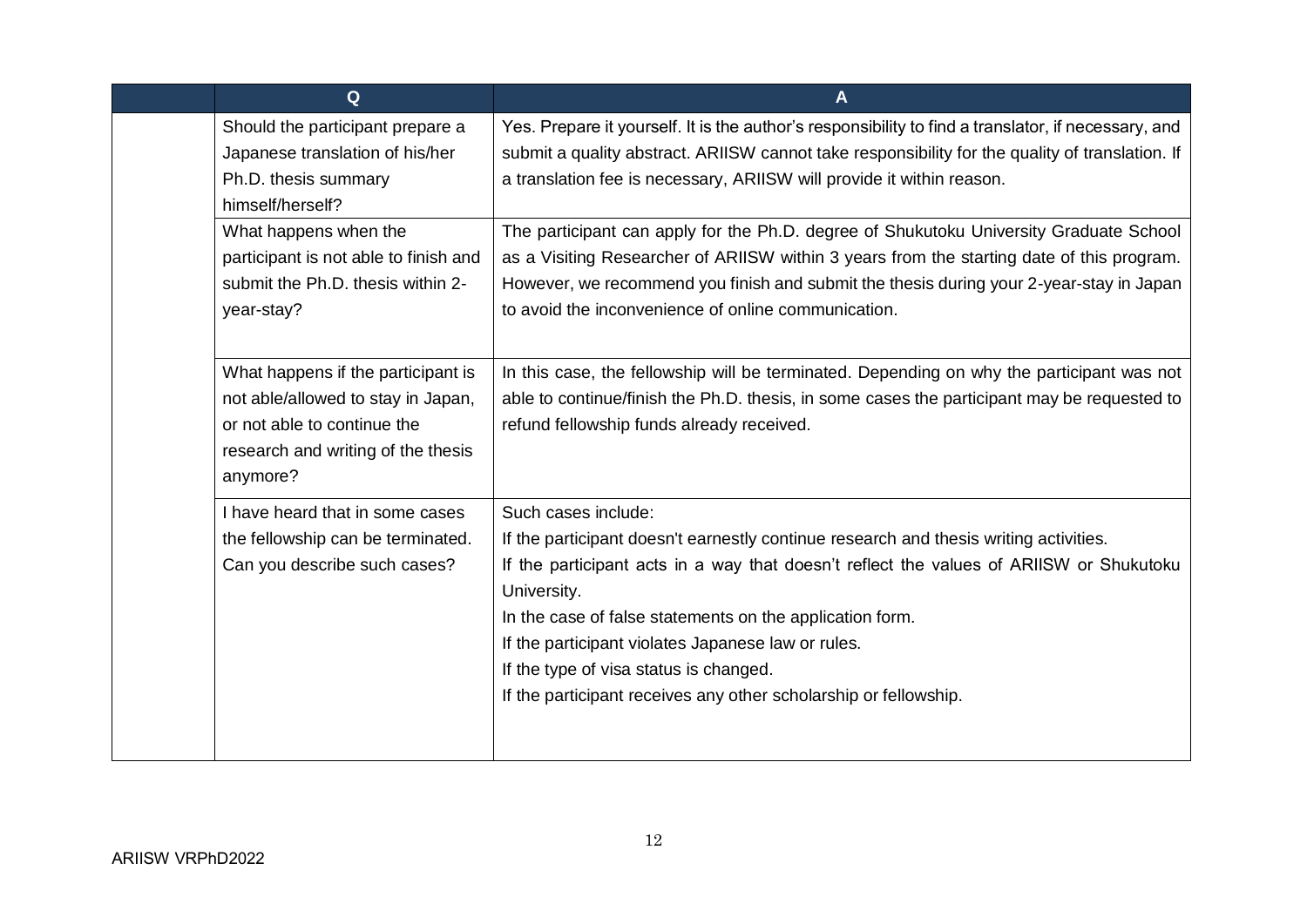<span id="page-12-0"></span>

|             | Q                                             | A                                                                                              |
|-------------|-----------------------------------------------|------------------------------------------------------------------------------------------------|
| Course      | Which courses will be provided?               | Several courses described in the information and guidance materials will be provided. After    |
| work        |                                               | consultation with the participants, ARIISW may provide courses or some special seminars,       |
|             |                                               | if necessary.                                                                                  |
|             | What is the subject matter of the<br>courses? | A syllabus with details on all courses will be provided at the start of the program.           |
|             | How will be these courses                     | At least one participant will take part in these courses. In some cases, a visiting researcher |
|             | conducted?                                    | from Japan or from abroad (both without fellowship) may take part in the coursework. The       |
|             |                                               | sessions of courses are given face to face in a classroom, online, or combination of both.     |
|             |                                               | The contents of the coursework may be different from other common Ph.D. programs               |
|             |                                               | because the participant is already an university staff, and because this is the Ph.D. through  |
|             |                                               | thesis program ("Rompaku").                                                                    |
|             |                                               |                                                                                                |
|             | Do participants get credits in these          | No. This is not coursework for students, so there are no credits. But the subject matter of    |
|             | courses?                                      | courses to be provided are as or more challenging than the regular Ph.D. program courses       |
|             |                                               | at university. Participants who accomplish the coursework will receive the certificate issued  |
|             |                                               | in the ARIISW director's name.                                                                 |
|             | What happens if the participant is            | If the participant doesn't accomplish the program courses, he/she will not receive ARIISW's    |
|             | not able to accomplish the course             | recommendation to the Graduate School of Shukutoku University. Of course, the participant      |
|             | work?                                         | may submit his/her Ph.D. thesis to the University as a common "Rompaku" thesis, without        |
|             |                                               | the recommendation.                                                                            |
|             |                                               |                                                                                                |
| From thesis | Can you describe the procedure                | After finishing your thesis, submit it (including Japanese and English summary) to the         |
| submission  | from submitting the Ph.D. thesis to           | Graduate School of Shukutoku University. The Preliminary Examination Committee will            |
| to the      | receiving the Ph.D. degree                    | review it and judge whether to accept it or not. If accepted, your Ph.D. thesis will be        |
| Ph.D.       | conferment?                                   | examined via documents and oral examination by the referee (dissertation) committee            |
|             |                                               | composed of three Shukutoku University Graduate School professors and one or two               |